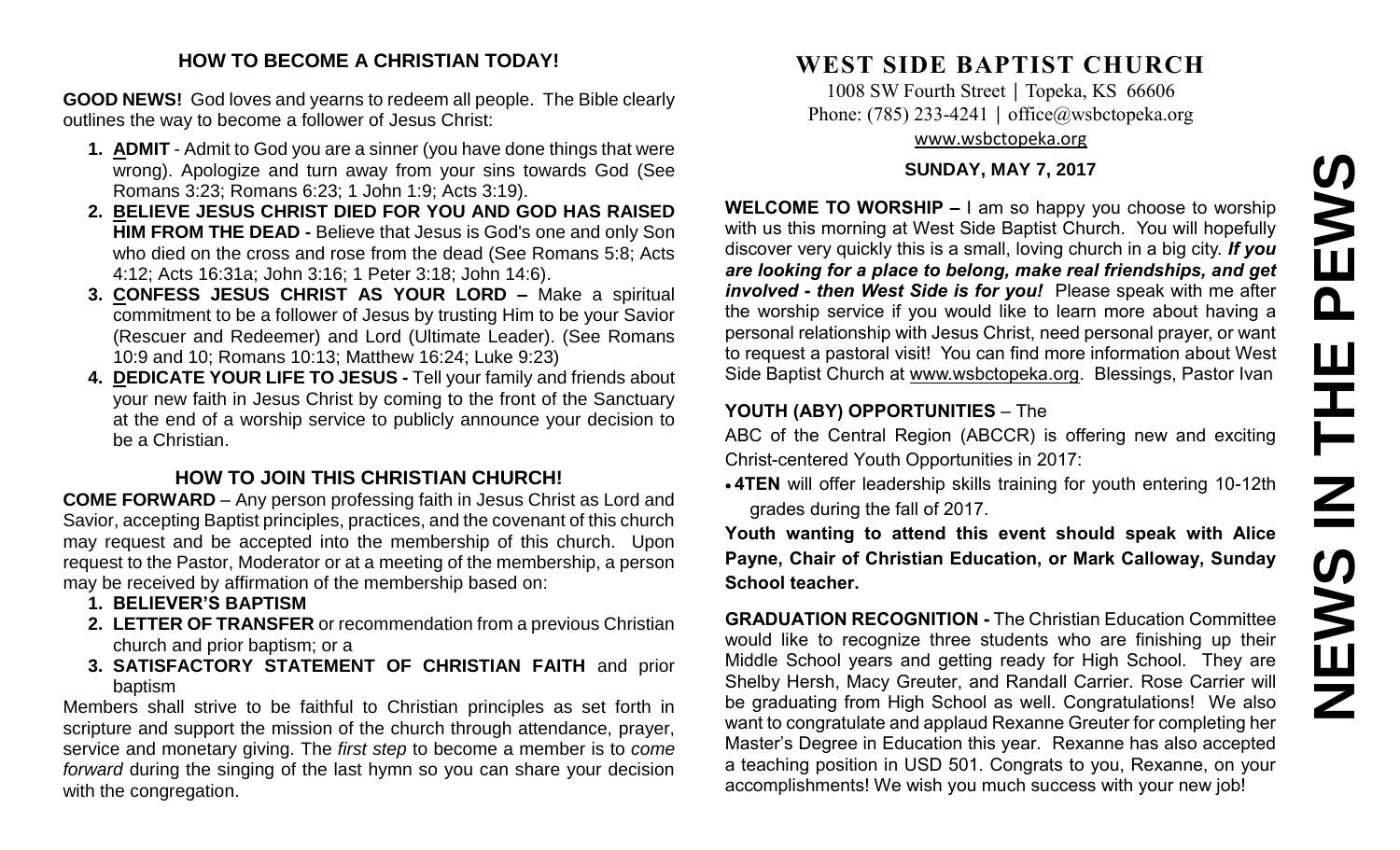#### **WEEKLY CALENDAR**

#### **SUNDAY, TODAY**

10:30 am Worship (S)

#### **MONDAY, MAY 8**

 **TUESDAY, May 9**

#### **WEDNESDAY, May 10**

### **THURSDAY, MAY 11**

1:00 – 3:00 pm Baby Closet

**FRIDAY, May 12**

#### **SATURDAY, May 13**

10:30 am Worship

## 9:15 am Sunday School 1:30 – 5:30 pm CPR Classes (HH) 4:00 pm Bible Study – Book of Isaiah (HH)

 9:00 – 11:00 am Baby Closet Ministry 6:00 pm Capital City Men's Chorus (FH)

6:00 pm Council Member Meeting

 10:30 am Bible Study (HH) 5:00 – 7:00 pm Baby Closet Ministry 7:00 pm Choir Practice (S)

 9:00 am Xyzer's Breakfast @ Cracker Barrel 10:30 am Financial Peace 1:00 pm Worship Team Practice (S)

#### **SUNDAY, May 14 MOTHER'S DAY**

 9:15 am Sunday School 4:00 pm Bible Study - Book of Isaiah (HH)

# **PASTOR WILL BE GONE MAY 20, 21.**

No financial peace on May 20 and No bible study on May 21.

 **IN OUR THOUGHTS AND PRAYERS**

Trena Ansell – hip replacement Mark Arnold (Alice and Clarence Payne's brother-in-law) In Remission \*Jane Baker – Healing for health concerns Albert Carpenter – Healing for health issues (Harry and Pat's son) Bradley Carpenter – Healing for liver (Harry and Pat's grandson) Susan Carpenter – Healing (Harry and Pat's daughter in law) \*June Cunningham – Healing for health concerns Zaylee Fortson – Healing for leukemia (age 8) in Superior, Montana. Grace Hart – Healing for health concerns (Janet Nyfeler's mother) Jack & Amanda Hilbert – Pregnancy (Almira's Granddaughter) \*Russ Hunter – Healing for health issues (Fran's husband) \*Alice Kieffer – Healing for health concerns Karen Kirby – Healing for health concerns \*Reginald Kirby – Healing for health concerns Larry Kramer – nieces' husband Brian has cancer \*Etta Landis – Healing for health concerns Ernie Longstaff – Mass on kidney Kim Maggard – Suffering seizures \*Madeleine Martinson – Healing for health concerns \*Mae Martin – Healing for health concerns Josiah Matlock – Healing for leukemia (Candace Calloway's daughter) Nancy May – Healing for health concerns Marie Merrifield – fell and broke some ribs Don Morris - Sick Ken Paslay – Diabetes issues Sonny Payne – Healing for health concerns (Clarence Payne's brother) \*Juanita Plankinton – Healing for health concerns Becky Poe – recovering from knee replacement Roxie – Healing health concerns (Molly Morris' sister/b-i-l) Elaine Randle – Healing for health concerns (Marianne Spano's sister) Lynn Reeves – Healing for health concerns Jill Roesler – Healing for health concerns Marty Rosa – Healing for health concerns \*Jeff Runyan – Healing for health concerns